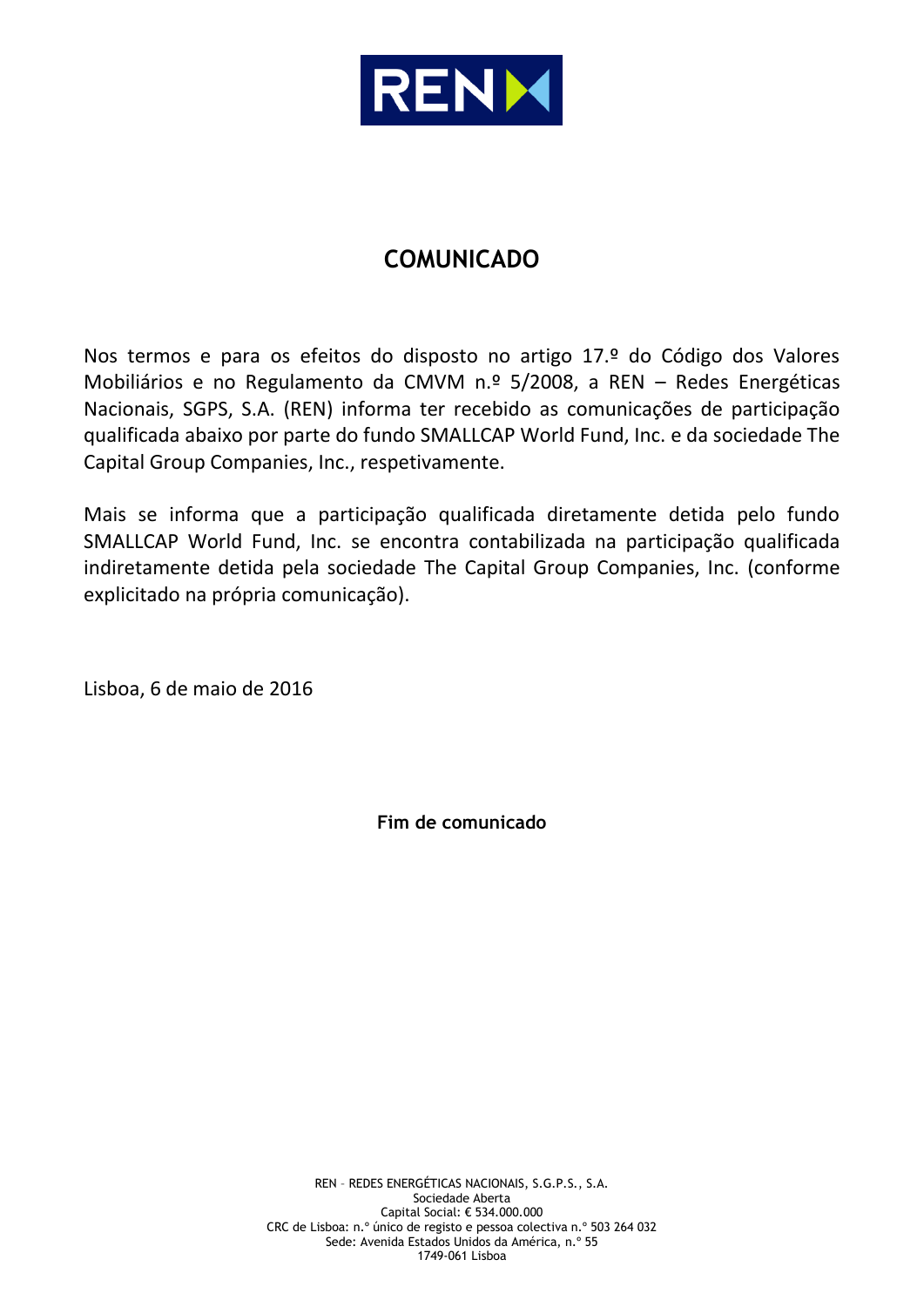

# **Standard form for notification of major holdings**

| <b>NOTIFICATION OF MAJOR HOLDINGS</b> (to be sent to the relevant issuer and to the competent authority)                                                                   |                                                                                                                                                                  |                                                                                                      |                                     |                                                              |  |  |  |
|----------------------------------------------------------------------------------------------------------------------------------------------------------------------------|------------------------------------------------------------------------------------------------------------------------------------------------------------------|------------------------------------------------------------------------------------------------------|-------------------------------------|--------------------------------------------------------------|--|--|--|
|                                                                                                                                                                            |                                                                                                                                                                  |                                                                                                      |                                     |                                                              |  |  |  |
|                                                                                                                                                                            | tached": Ren-Redes Energeticas Nacionais, SGPS, S.A.                                                                                                             | 1. Identity of the issuer or the underlying issuer of existing shares to which voting rights are at- |                                     |                                                              |  |  |  |
|                                                                                                                                                                            |                                                                                                                                                                  | 2. Reason for the notification (please tick the appropriate box or boxes):                           |                                     |                                                              |  |  |  |
| [] Other (please specify)":                                                                                                                                                | [X] An acquisition or disposal of voting rights<br>[] An acquisition or disposal of financial instruments<br>[] An event changing the breakdown of voting rights |                                                                                                      |                                     |                                                              |  |  |  |
|                                                                                                                                                                            | 3. Details of person subject to the notification obligation <sup>®</sup> :                                                                                       |                                                                                                      |                                     |                                                              |  |  |  |
| Name: SMALLCAP World Fund, Inc.<br>("SCWF")                                                                                                                                |                                                                                                                                                                  | City and country of registered office (if applicable): Los Angeles,<br>California, U.S.A             |                                     |                                                              |  |  |  |
|                                                                                                                                                                            | 4. Full name of shareholder(s) (if different from 3.) <sup>v</sup> :                                                                                             |                                                                                                      |                                     |                                                              |  |  |  |
|                                                                                                                                                                            | 5. Date on which the threshold was crossed or reached <sup>*</sup> : 3 May 2016                                                                                  |                                                                                                      |                                     |                                                              |  |  |  |
|                                                                                                                                                                            |                                                                                                                                                                  | 6. Total positions of person(s) subject to the notification obligation:                              |                                     |                                                              |  |  |  |
|                                                                                                                                                                            | % of voting rights<br>attached to shares<br>(total of 7.A)                                                                                                       | % of voting rights<br>through financial in-<br>struments<br>(total of $7.B.1 + 7.B.2$ )              | Total of both in %<br>$(7.A + 7.B)$ | Total number of<br>voting rights of<br>issuer <sup>vii</sup> |  |  |  |
| Resulting situation on<br>0.0000%<br>0.0000%<br>the date on which<br>0.0000%<br>534,000,000<br>threshold was crossed<br>(see section 10)<br>(see section 10)<br>or reached |                                                                                                                                                                  |                                                                                                      |                                     |                                                              |  |  |  |
| Position of previous<br>notification (if appli-<br>cable)                                                                                                                  | Below 2%<br>Below 2%<br>Below 2%                                                                                                                                 |                                                                                                      |                                     |                                                              |  |  |  |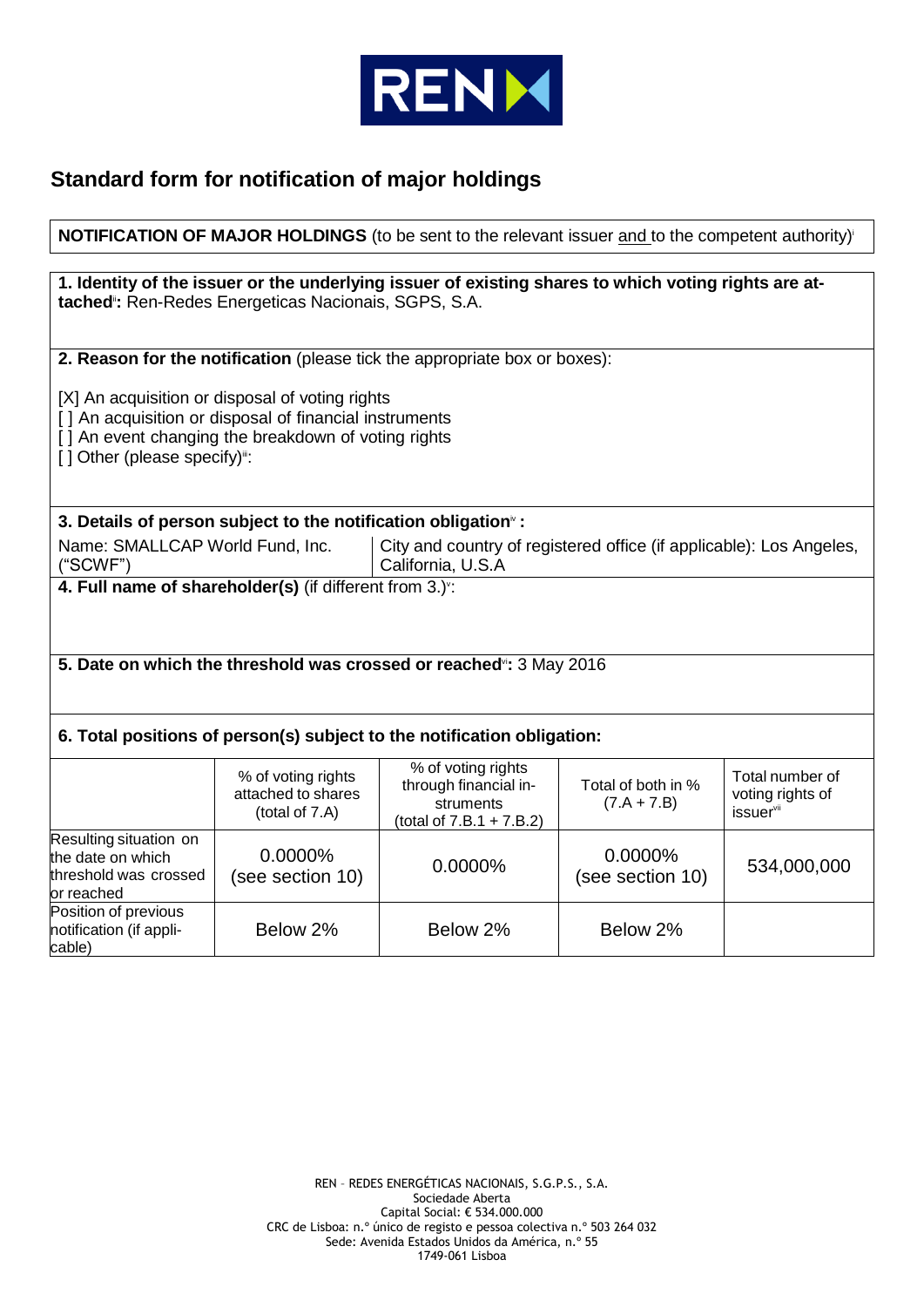

**7. Notified details of the resulting situation on the date on which the threshold was crossed or reached**viii**:**

### **A: Voting rights attached to shares**

| Class/type of<br>shares<br>ISIN code (if possi-<br>ble) | Number of voting rights <sup>ix</sup>                |                                                         | % of voting rights                                   |                                                         |
|---------------------------------------------------------|------------------------------------------------------|---------------------------------------------------------|------------------------------------------------------|---------------------------------------------------------|
|                                                         | <b>Direct</b><br>(Art 9 of Directive<br>2004/109/EC) | <b>Indirect</b><br>(Art 10 of Directive<br>2004/109/EC) | <b>Direct</b><br>(Art 9 of Directive<br>2004/109/EC) | <b>Indirect</b><br>(Art 10 of Directive<br>2004/109/EC) |
| <b>Ordinary Shares</b><br>(PTREL0AM0008)                | 14,099,780                                           |                                                         | 0.0000%<br>(see section 10)                          |                                                         |
|                                                         |                                                      |                                                         |                                                      |                                                         |
|                                                         |                                                      |                                                         |                                                      |                                                         |
| <b>SUBTOTAL A</b>                                       | 14,099,780                                           |                                                         | 0.0000%<br>(see section 10)                          |                                                         |

| B 1: Financial Instruments according to Art. 13(1)(a) of Directive 2004/109/EC |                                                    |                                                     |                                                                                                          |                    |  |  |
|--------------------------------------------------------------------------------|----------------------------------------------------|-----------------------------------------------------|----------------------------------------------------------------------------------------------------------|--------------------|--|--|
| Type of financial<br>instrument                                                | <b>Expiration</b><br>$date^{\scriptscriptstyle x}$ | Exercise/<br><b>Conversion Period</b> <sup>xi</sup> | <b>Number of voting rights</b><br>that may be acquired if<br>the instrument is exer-<br>cised/converted. | % of voting rights |  |  |
| Not applicable                                                                 |                                                    |                                                     |                                                                                                          |                    |  |  |
|                                                                                |                                                    |                                                     |                                                                                                          |                    |  |  |
|                                                                                |                                                    |                                                     |                                                                                                          |                    |  |  |
|                                                                                |                                                    | <b>SUBTOTAL B.1</b>                                 |                                                                                                          |                    |  |  |

| 2004/109/EC<br><b>Type of financial</b><br>instrument | <b>Expiration</b><br>$date^{\scriptscriptstyle\times}$ | Exercise/<br><b>Conversion</b><br>Period *i | <b>Physical or cash</b><br>settlement <sup>xii</sup> | Number of<br>voting rights | % of voting rights |
|-------------------------------------------------------|--------------------------------------------------------|---------------------------------------------|------------------------------------------------------|----------------------------|--------------------|
| Not applicable                                        |                                                        |                                             |                                                      |                            |                    |
|                                                       |                                                        |                                             |                                                      |                            |                    |
|                                                       |                                                        |                                             |                                                      |                            |                    |
|                                                       |                                                        |                                             | <b>SUBTOTAL B.2</b>                                  |                            |                    |

REN – REDES ENERGÉTICAS NACIONAIS, S.G.P.S., S.A. Sociedade Aberta Capital Social: € 534.000.000 CRC de Lisboa: n.º único de registo e pessoa colectiva n.º 503 264 032 Sede: Avenida Estados Unidos da América, n.º 55 1749-061 Lisboa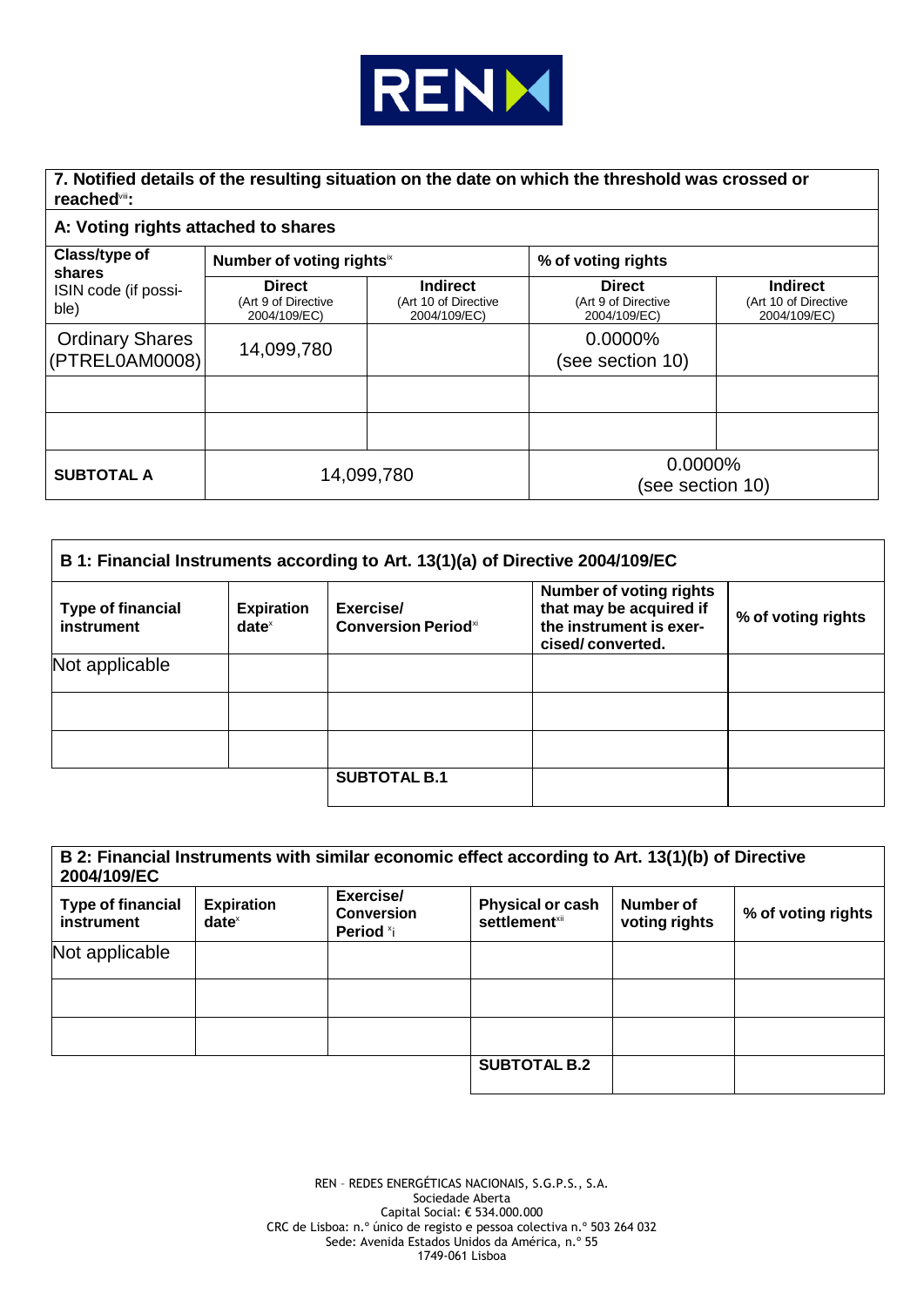

**8. Information in relation to the person subject to the notification obligation** (please tick the applicable box)**:**

**[X] Person subject to the notification obligation is not controlled by any natural person or legal entity and does not control any other undertaking(s) holding directly or indirectly an interest in the (underlying) issuer.**xiii

**[] Full chain of controlled undertakings through which the voting rights and/or the financial instruments are effectively held starting with the ultimate controlling natural person or legal entity**xiv**:**

| Name <sup>xv</sup>           | % of voting rights if it<br>equals or is higher<br>than the notifiable<br>threshold | % of voting rights<br>through financial in-<br>struments if it equals<br>or is higher than the<br>notifiable threshold | Total of both if it<br>equals or is higher<br>than the notifiable<br>threshold |
|------------------------------|-------------------------------------------------------------------------------------|------------------------------------------------------------------------------------------------------------------------|--------------------------------------------------------------------------------|
| SMALLCAP World Fund,<br>Inc. | (see section 10)                                                                    |                                                                                                                        | (see section 10)                                                               |
|                              |                                                                                     |                                                                                                                        |                                                                                |
|                              |                                                                                     |                                                                                                                        |                                                                                |
|                              |                                                                                     |                                                                                                                        |                                                                                |
|                              |                                                                                     |                                                                                                                        |                                                                                |

**9. In case of proxy voting: [***name of the proxy holder***] will cease to hold [% and** *number***] voting rights as of [***date***]**

**10. Additional information**xvi**:** SCWF is a mutual fund registered in the United States under the Investment Company Act of 1940. SCWF is the legal owner of shares in Ren-Redes Energeticas Nacionais, SGPS, S.A.

SCWF has granted proxy voting authority to Capital Research and Management Company, its investment adviser.

Please note that the notification submitted on behalf of The Capital Group Companies, Inc. disclosing holdings as of 3 May 2016 included SCWF's holdings. SCWF holds 14,099,780 shares (2.6404% of the outstanding shares).

Done at Los Angeles, California, U.S.A on 4 May 2016.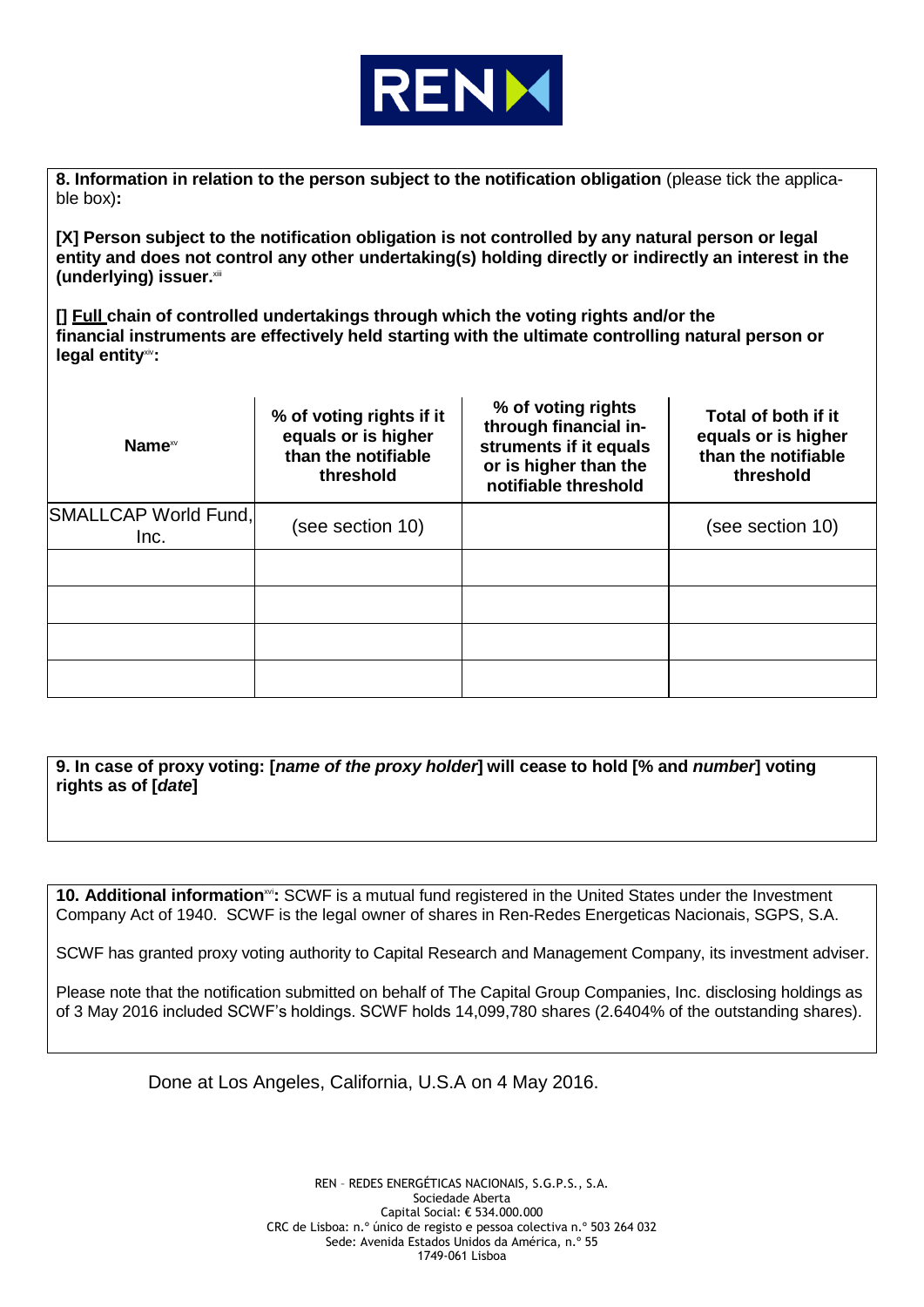

## **Standard form for notification of major holdings**

## **NOTIFICATION OF MAJOR HOLDINGS** (to be sent to the relevant issuer and to the competent authority)<sup>i</sup>

|                                                                                                                                                                                                                                                                                                                                                                                                                                                                        | tached <sup>®</sup> : REN - Redes Energéticas Nacionais, SGPS, S.A.        | 1. Identity of the issuer or the underlying issuer of existing shares to which voting rights are at- |                                     |                                                              |  |  |  |
|------------------------------------------------------------------------------------------------------------------------------------------------------------------------------------------------------------------------------------------------------------------------------------------------------------------------------------------------------------------------------------------------------------------------------------------------------------------------|----------------------------------------------------------------------------|------------------------------------------------------------------------------------------------------|-------------------------------------|--------------------------------------------------------------|--|--|--|
|                                                                                                                                                                                                                                                                                                                                                                                                                                                                        |                                                                            | 2. Reason for the notification (please tick the appropriate box or boxes):                           |                                     |                                                              |  |  |  |
| [X] An acquisition or disposal of voting rights<br>[] An acquisition or disposal of financial instruments<br>[] An event changing the breakdown of voting rights<br>[] Other (please specify)":                                                                                                                                                                                                                                                                        |                                                                            |                                                                                                      |                                     |                                                              |  |  |  |
|                                                                                                                                                                                                                                                                                                                                                                                                                                                                        | 3. Details of person subject to the notification obligation <sup>®</sup> : |                                                                                                      |                                     |                                                              |  |  |  |
| Name: The Capital Group Companies,<br>Inc.                                                                                                                                                                                                                                                                                                                                                                                                                             |                                                                            | City and country of registered office (if applicable): Los Angeles,<br>California, U.S.A             |                                     |                                                              |  |  |  |
| 4. Full name of shareholder(s) (if different from 3.) <sup>v</sup> : The disclosed position is an aggregate of individual<br>holdings held by the funds to which Capital Research and Management Company ("CRMC") serves as<br>proxy. One of such funds, SMALLCAP World Fund, Inc. has a qualified shareholding greater than 2%, and it<br>disclosed its holdings as of 3 May 2016.<br>5. Date on which the threshold was crossed or reached <sup>*</sup> : 3 May 2016 |                                                                            |                                                                                                      |                                     |                                                              |  |  |  |
|                                                                                                                                                                                                                                                                                                                                                                                                                                                                        |                                                                            |                                                                                                      |                                     |                                                              |  |  |  |
|                                                                                                                                                                                                                                                                                                                                                                                                                                                                        |                                                                            | 6. Total positions of person(s) subject to the notification obligation:                              |                                     |                                                              |  |  |  |
|                                                                                                                                                                                                                                                                                                                                                                                                                                                                        | % of voting rights<br>attached to shares<br>(total of 7.A)                 | % of voting rights<br>through financial in-<br>struments<br>(total of $7.B.1 + 7.B.2$ )              | Total of both in %<br>$(7.A + 7.B)$ | Total number of<br>voting rights of<br>issuer <sup>vii</sup> |  |  |  |
| Resulting situation on<br>the date on which<br>threshold was crossed<br>or reached                                                                                                                                                                                                                                                                                                                                                                                     | 5.0173%<br>0.0000%<br>5.0173%<br>534,000,000                               |                                                                                                      |                                     |                                                              |  |  |  |
| Position of previous<br>notification (if appli-<br>cable)                                                                                                                                                                                                                                                                                                                                                                                                              | 2.0711%                                                                    | 0.0000%                                                                                              | 2.0711%                             |                                                              |  |  |  |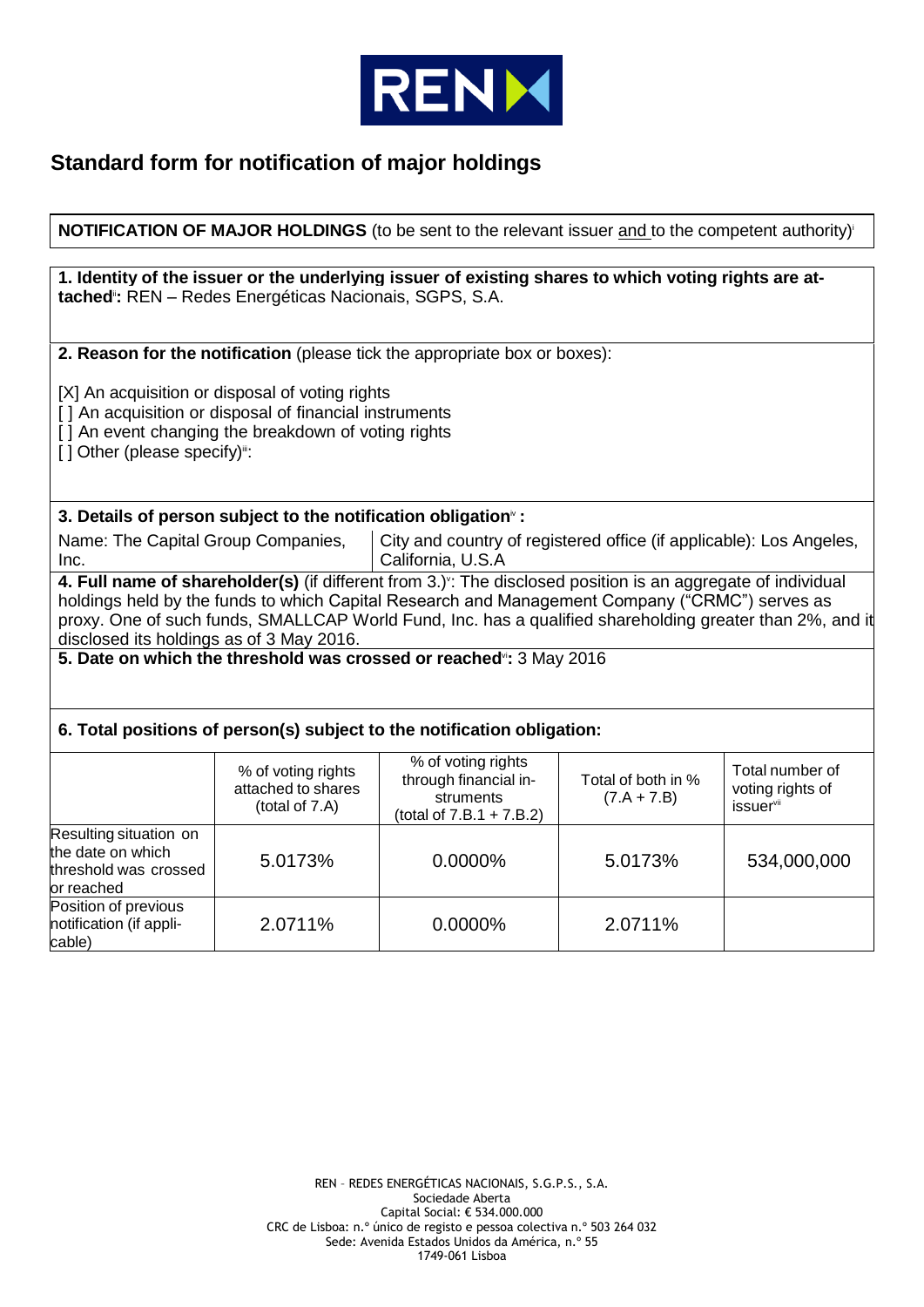

### **7. Notified details of the resulting situation on the date on which the threshold was crossed or reached**viii**:**

#### **A: Voting rights attached to shares**

| Class/type of<br>shares<br>ISIN code (if possi-<br>ble) | Number of voting rights <sup>ix</sup>                |                                                         | % of voting rights                                   |                                                         |
|---------------------------------------------------------|------------------------------------------------------|---------------------------------------------------------|------------------------------------------------------|---------------------------------------------------------|
|                                                         | <b>Direct</b><br>(Art 9 of Directive<br>2004/109/EC) | <b>Indirect</b><br>(Art 10 of Directive<br>2004/109/EC) | <b>Direct</b><br>(Art 9 of Directive<br>2004/109/EC) | <b>Indirect</b><br>(Art 10 of Directive<br>2004/109/EC) |
| <b>Ordinary Shares</b><br>(PTREL0AM0008)                |                                                      | 26,792,304                                              |                                                      | 5.0173%                                                 |
|                                                         |                                                      |                                                         |                                                      |                                                         |
|                                                         |                                                      |                                                         |                                                      |                                                         |
| <b>SUBTOTAL A</b>                                       | 26,792,304                                           |                                                         | 5.0173%                                              |                                                         |

| B 1: Financial Instruments according to Art. 13(1)(a) of Directive 2004/109/EC |                                                        |                                          |                                                                                                          |                    |  |  |
|--------------------------------------------------------------------------------|--------------------------------------------------------|------------------------------------------|----------------------------------------------------------------------------------------------------------|--------------------|--|--|
| <b>Type of financial</b><br>instrument                                         | <b>Expiration</b><br>$date^{\scriptscriptstyle\times}$ | Exercise/<br><b>Conversion Period</b> xi | <b>Number of voting rights</b><br>that may be acquired if<br>the instrument is exer-<br>cised/converted. | % of voting rights |  |  |
| Not applicable                                                                 |                                                        |                                          |                                                                                                          |                    |  |  |
|                                                                                |                                                        |                                          |                                                                                                          |                    |  |  |
|                                                                                |                                                        |                                          |                                                                                                          |                    |  |  |
|                                                                                |                                                        | <b>SUBTOTAL B.1</b>                      |                                                                                                          |                    |  |  |

| B 2: Financial Instruments with similar economic effect according to Art. 13(1)(b) of Directive<br>2004/109/EC |                               |                                             |                                                             |                            |                    |
|----------------------------------------------------------------------------------------------------------------|-------------------------------|---------------------------------------------|-------------------------------------------------------------|----------------------------|--------------------|
| <b>Type of financial</b><br>instrument                                                                         | <b>Expiration</b><br>$date^x$ | Exercise/<br><b>Conversion</b><br>Period *i | <b>Physical or cash</b><br><b>settlement</b> <sup>xii</sup> | Number of<br>voting rights | % of voting rights |
| Not applicable                                                                                                 |                               |                                             |                                                             |                            |                    |
|                                                                                                                |                               |                                             |                                                             |                            |                    |
|                                                                                                                |                               |                                             |                                                             |                            |                    |
|                                                                                                                |                               |                                             | <b>SUBTOTAL B.2</b>                                         |                            |                    |

REN – REDES ENERGÉTICAS NACIONAIS, S.G.P.S., S.A. Sociedade Aberta Capital Social: € 534.000.000 CRC de Lisboa: n.º único de registo e pessoa colectiva n.º 503 264 032 Sede: Avenida Estados Unidos da América, n.º 55 1749-061 Lisboa